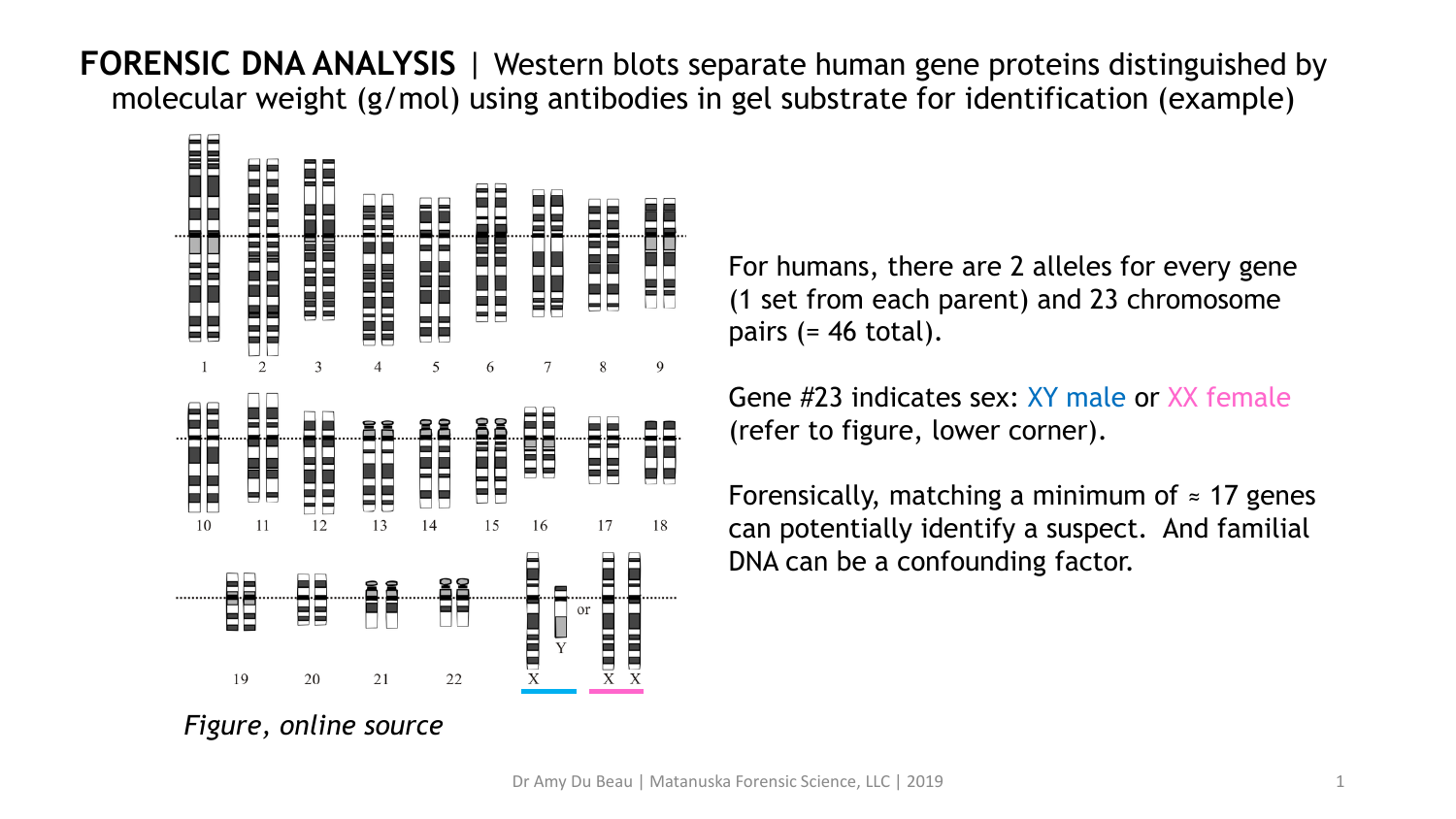## DNA markers | Short Tandem Repeats (STRs)



Polymerase Chain Reaction (PCR) amplifies & replicates STRs for analysis (see figure)

The AK state crime lab looks at STRs using pre-fabricated (rape) kits

Most of our DNA is identical to the DNA of others. What makes us each distinct is the inherited sections of DNA which vary uniquely between individuals, known as *polymorphisms*: **→ Short Tandem Repeats (STRs)** 

DNA sequences with the highest degree of polymorphisms are most useful for forensic DNA analysis.

STRs are short sequences of DNA, typically 2 – 5 base pairs in length.

#### *Base pairs:*

**A (adenine) – T (thymine) C (cytosine) – G (guanine)**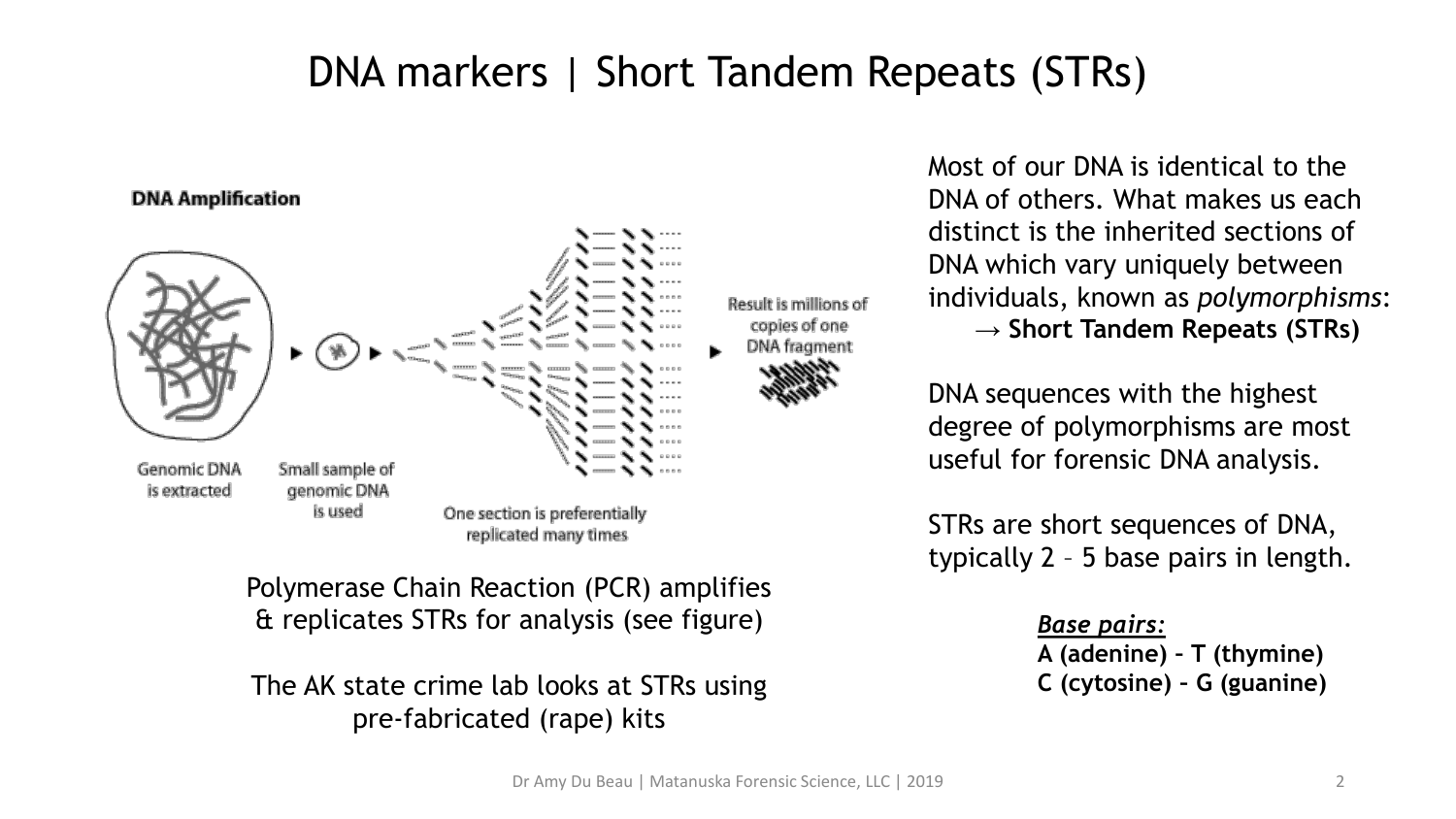## **FORENSIC DNA ANALYSIS** | Why mistakes happen

*By analogy, consider the 'Birthday Problem' → Probability Theory*

- Given a set of randomly chosen people, some pair of them will share the same birthday (month-day-year)
- The probability reaches 100% when the number of people reaches 367 (since there are only 366 possible birthdays, including Eebruary 29, leap day). However, 99.9% probability is reached with just 70 people, and 50% probability with 23 people.
- Based on the assumption that each day of the year (except February 29, leap day) is equally probable for a birthday.
- In a group of > 25, there is a high likelihood that at least 2 people will share the same birthdate
- Forensic Q (re: STR pre-fab kits): *How many replicates did you evaluate? Show your quality control protocol for amplification precision & accuracy.*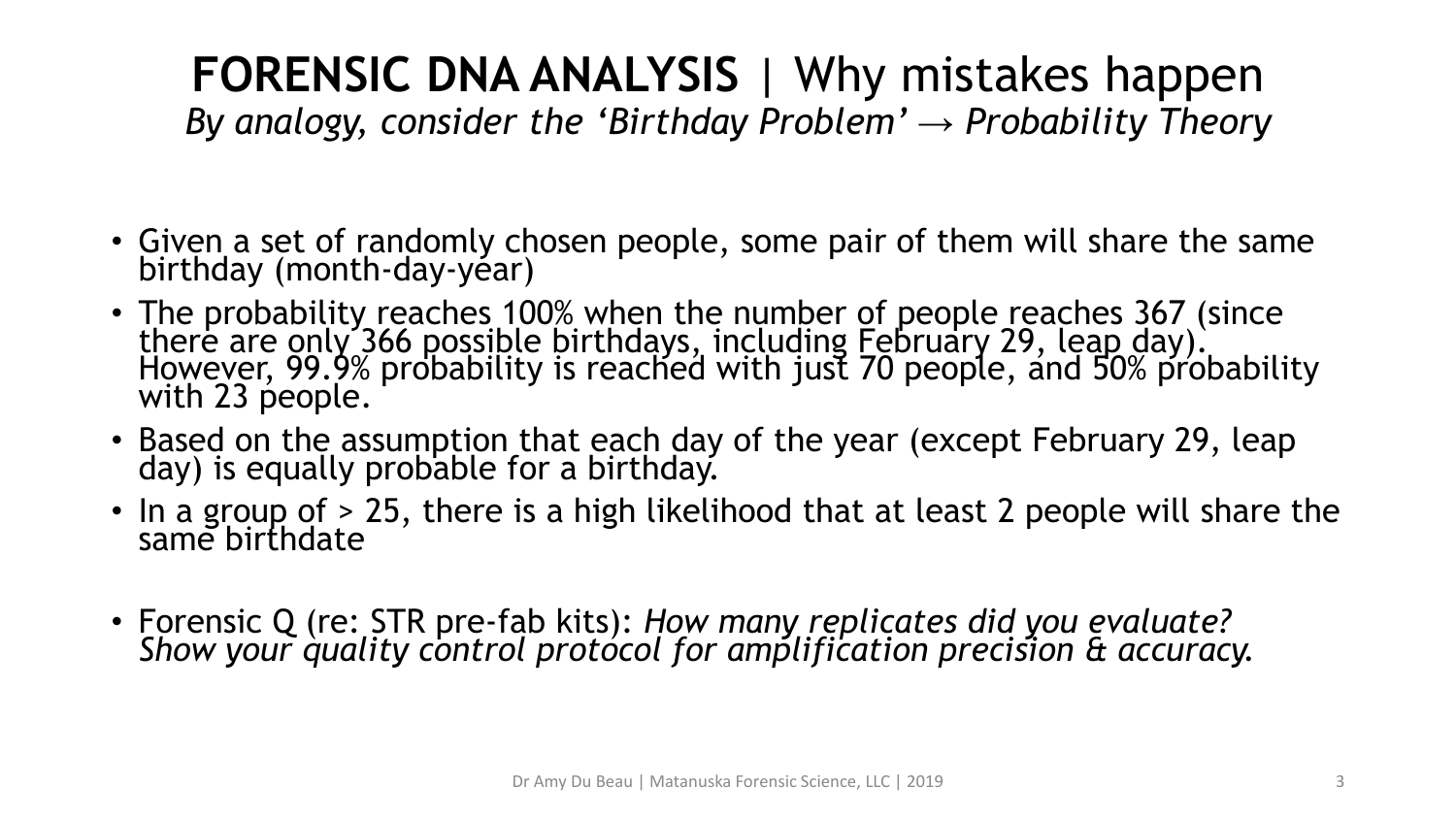# Genetics

While I am not a geneticist, I do know how to extract and analyze DNA from whole blood:

Polymerase Chain Reactions

Gel electrophoresis